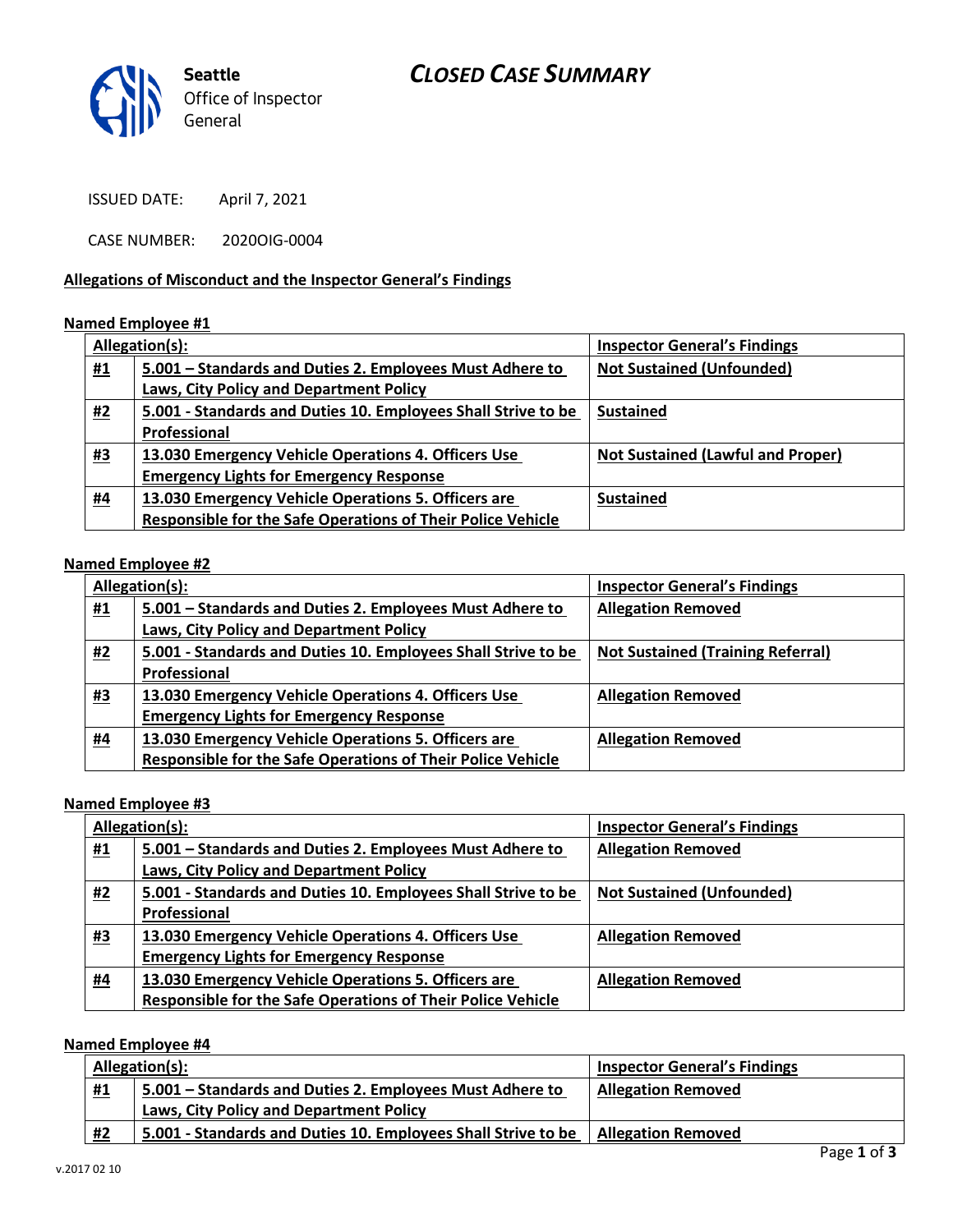|           | Professional                                                       |                           |
|-----------|--------------------------------------------------------------------|---------------------------|
| #3        | 13.030 Emergency Vehicle Operations 4. Officers Use                | <b>Allegation Removed</b> |
|           | <b>Emergency Lights for Emergency Response</b>                     |                           |
| <u>#4</u> | 13.030 Emergency Vehicle Operations 5. Officers are                | <b>Allegation Removed</b> |
|           | <b>Responsible for the Safe Operations of Their Police Vehicle</b> |                           |

# *This Closed Case Summary (CCS) represents the opinion of the Inspector General regarding the misconduct alleged and therefore sections are written in the first person.*

## **EXECUTIVE SUMMARY:**

In a complaint submitted online to OPA, the Complainant alleged that on May 30, 2020, at approximately 4:10 p.m., an SPD vehicle traveling on Marion Street between 5th and 6th Avenue *"turned on its lights (no sirens) and began accelerating fast straight at a dozen of people leaving the protest area. Specifically, the cop went straight at a group of young men and never used his brakes. They literally dove out of the way and were inches from being run over. This was extremely dangerous targeting and nearly killed a group of people. Completely unprofessional and terrifying."* The Complainant provided the license plate number and OPA identified the vehicle and related In-Car Video (ICV).

The incident was captured on ICV. The vehicle driver (NE#1) was identified, as were three other passengers. Based upon conduct and statements made by occupants in the vehicle during the incident, two of the occupants were also identified as Named Employees (NE#2 and NE#3). The fourth occupant of the vehicle was initially unknown but was identified by OIG and was determined to not have engaged in potential misconduct.

#### **ANALYSIS AND CONCLUSIONS:**

**Note:** To avoid duplication, given multiple named employees facing the same alleged violations, this analysis will be grouped by allegation, with each NE discussed therein.

### **Allegation #1** *5.001 - Standards and Duties 2. Employees Must Adhere to Laws, City Policy and Department Policy*

### Named Employee #1

SPD Policy 5.0001-POL-2 requires all employees to adhere to federal, state, and local laws, as well as the rules, policies and labor agreements governing Seattle and SPD. Regarding potential violation of traffic laws, the video evidence shows the vehicle driven by NE#1 was already in the intersection when the light turned from yellow to red. Under RCW 46.61.055, a driver can legally enter an intersection while a light is green or yellow, and must clear the intersection when the light turns red. A violation occurs when a driver enters the intersection while the light is red. Evidence reviewed by OIG does not suggest NE#1 engaged in conduct that is violative of law, so this allegation should be removed. Discussion of specific alleged policy violations occurs below in Allegation #3.

### Recommended Finding: **Removal of Allegation**

#### Named Employee #2

There is no evidence that NE#2 was operating the vehicle during this incident.

#### Recommended Finding: **Removal of Allegation**

#### Named Employee #3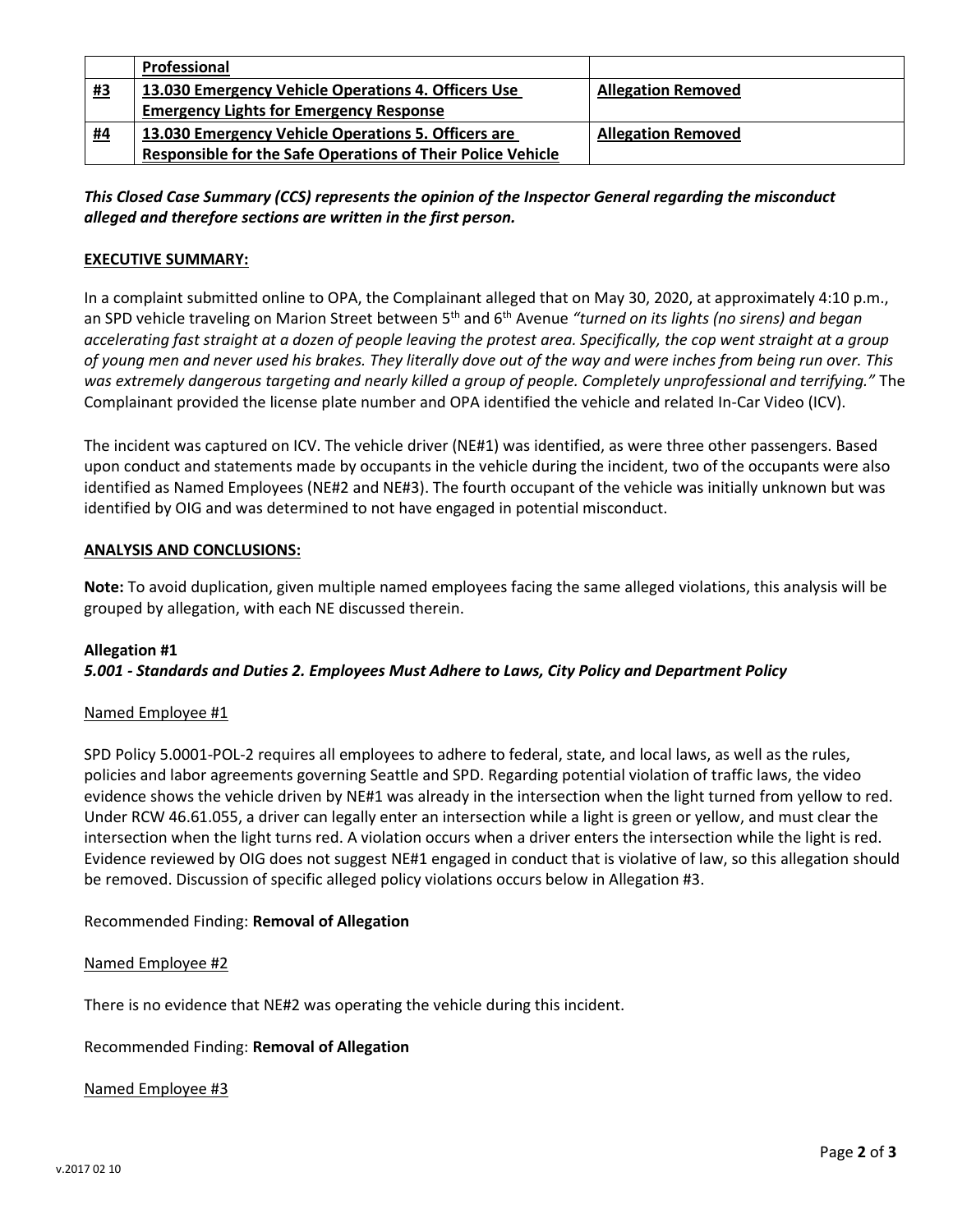

*General* OIG <sup>C</sup>ASE NUMBER: 2020OIG-0004

There is no evidence that NE#3 was operating the vehicle during this incident.

Recommended Finding: **Removal of Allegation**

# **Allegation #2** *5.001 - Standards and Duties 10. Employees Shall Strive to be Professional*

### Named Employee #1

SPD Policy 5.001-POL-10 requires that SPD employees "strive to be professional at all times." The policy instructs that "employees may not engage in behavior that undermines public trust in the Department, the officer, or other officers." The policy further states the following: "Any time employees represent the Department or identify themselves as police officers or Department employees, they will not use profanity directed as an insult or any language that is derogatory, contemptuous, or disrespectful toward any person." Lastly, the policy instructs Department employees to "avoid unnecessary escalation of events even if those events do not end in reportable uses of force."

Based on a review of the ICV and interviews of the Complainant and the NEs, OIG finds NE#1's actions related to driving in a manner that made members of the public scramble out of the way of his vehicle to avoid being struck, in violation of this policy.

The backdrop of this protest, and those immediately before and for a significant period afterward, was anger at and mistrust of the institution of policing, with SPD becoming the local focus of significant negative public sentiment. While professional conduct and respectful treatment of community members by SPD officers should always be the rightful expectation, this was an exceptionally critical time to demonstrate those values. Engaging in actions that undermined public trust served to put an exclamation point on the community sentiment being expressed during these protests. Here, operating a police vehicle in a manner that created a risk of injury, and frightened and angered community members, especially given the use of vehicles to harm protest crowds in the last few years nationally, only added to the erosion of public trust in and respect for SPD. Community members engaging in protected First Amendment activity, or any other activity as a pedestrian, should not have to leap out of the way of a police vehicle that is taking deliberate actions which create a perception of danger.

Public perception is a critical piece of the analysis in assessing a breach in professionalism. The Complainant estimated the vehicle speed at 50 miles per hour, which was not born out by vehicle GPS information showing the vehicle was traveling 15mph through the intersection. It does illustrate how fast the acceleration toward pedestrians appeared to community members. It created a sense of danger for the Complainant who stated he had to pull his girlfriend out of the way.

To regain and maintain public trust, community members must believe police care about public welfare and the wellbeing of members of the public. Actions like this, coupled with statements captured on the ICV during this incident indicate a lack of caring about members of the public,<sup>1</sup> and a carelessness and disregard for their welfare.<sup>2</sup> After the

 $1$  At timestamp 4:57 an occupant of the vehicle can be heard whispering what sounds like, "God, I fucking hate these people." It is unclear whether this statement is in reference to motorists stopped for protestors or the protest crowd.

 $2$  After noting the crowd is thinning, at timestamp 5:51-5:53 an occupant of the vehicle says, "Shoot the gap, yo."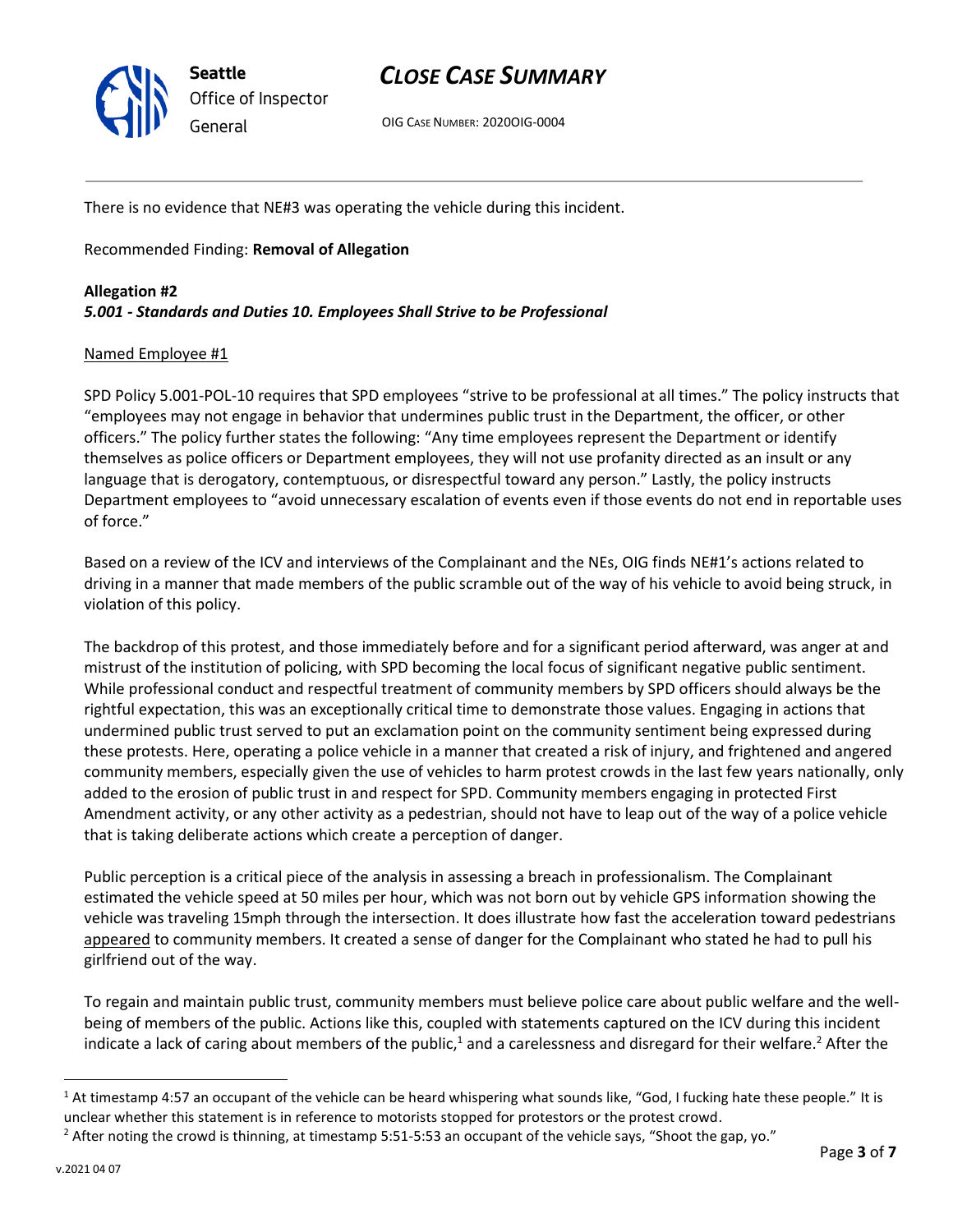

*General* OIG <sup>C</sup>ASE NUMBER: 2020OIG-0004

vehicle clears the group and screams can be heard from outside the vehicle, one occupant chuckles.<sup>3</sup> As a supervisor in this vehicle, at a minimum NE#1 has an obligation to foster a sense of respect for members of the community out at the protest, and nip unprofessionalism occurring around him in the bud. Although these statements cannot be unequivocally attributed to NE#1, he does not appear to have taken any action in his capacity as a supervisor to set a professional tone or address unprofessional comments. For all these reasons, NE#1's actions constitute a violation of the policy requiring professionalism.

### Recommended Finding: **Sustained**

### Named Employee #2

SPD Policy 5.001-POL-10 requires that SPD employees "strive to be professional at all times." The policy instructs that "employees may not engage in behavior that undermines public trust in the Department, the officer, or other officers." The policy further states the following: "Any time employees represent the Department or identify themselves as police officers or Department employees, they will not use profanity directed as an insult or any language that is derogatory, contemptuous, or disrespectful toward any person." Lastly, the policy instructs Department employees to "avoid unnecessary escalation of events even if those events do not end in reportable uses of force."

An occupant of the vehicle can be heard laughing as pedestrians are seen scrambling away from the vehicle as it accelerates through the small group of people in the roadway. When asked about who this is attributable to, NE#1 indicates he would guess it may be NE#2 based upon his voice, but he is not sure and does not know what prompted the "chuckle."

When asked about the laughter during his interview, NE#2 acknowledges it may have been him, but is unsure and does not know why he would have chuckled at that moment. Given the equivocal nature of the evidence, this allegation is not sustained against NE#2. However, as he concedes he may have laughed as people leapt away from the vehicle, he should receive training and verbal counseling about professionalism and the impact of this kind of conduct on public trust and respect for SPD. Although there may have been some other unrelated reason for the laughter that NE#2 did not explain, the public perception of it must be considered. Here, when it appears to be in response to the fright of members of the public jumping out of the way of an oncoming police vehicle, it seems callous, implies animus, and could be viewed as retaliatory.

# Recommended Finding: **Not Sustained (Training Referral)**

# • **Training Referral:**

NE#2 should be provided with refresher training on professionalism. The NE should also receive counseling and training (perhaps via the newly implemented ABLE program) on how to actively intervene when fellow officers are engaging in misconduct, unprofessional behavior, or other conduct that undermines public trust and confidence. This counseling and training should be documented, the documentation should be maintained in an appropriate database, and should be made available to OIG for follow-up.

<sup>&</sup>lt;sup>3</sup> This occurs at timestamp 6:03.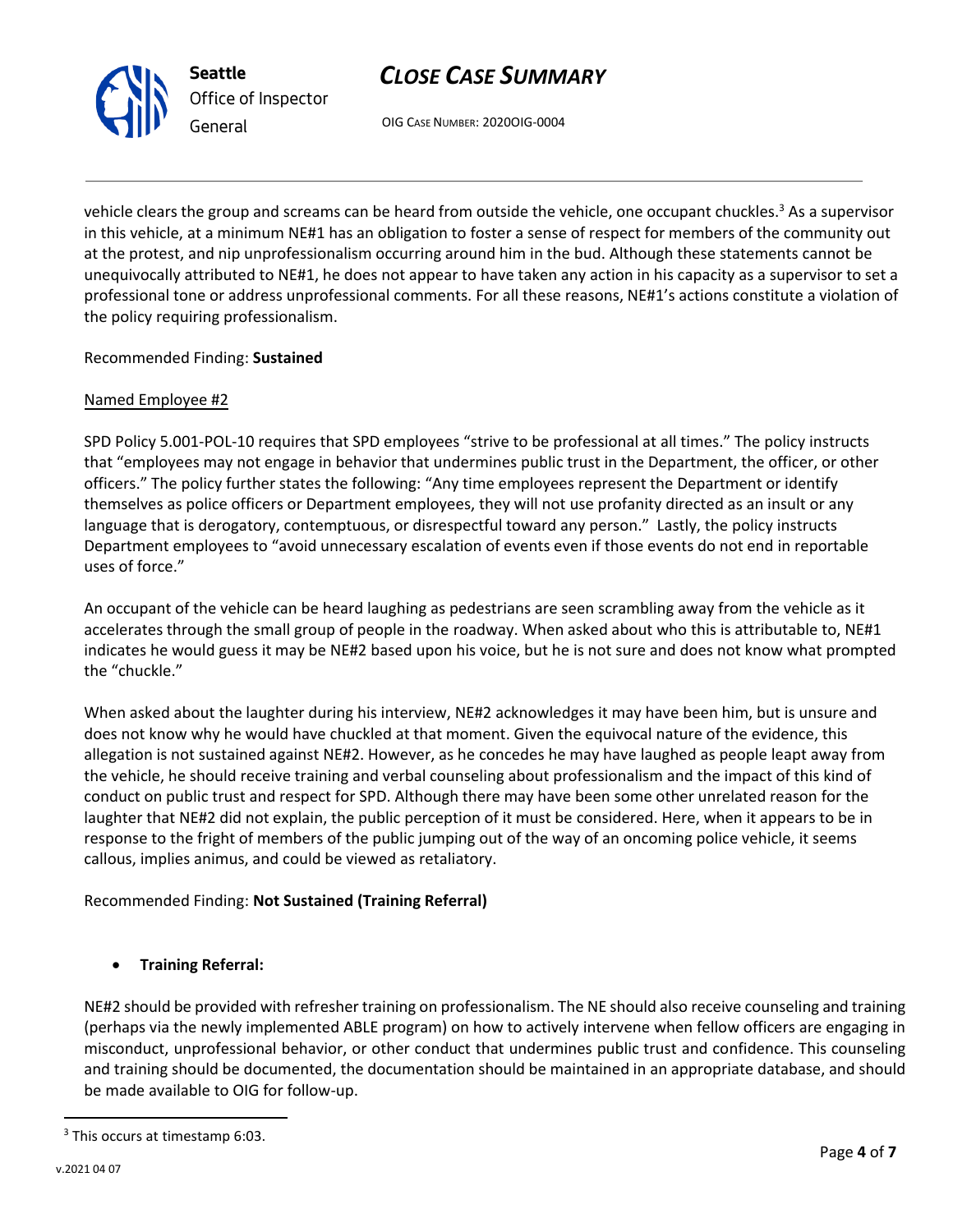

*General* OIG <sup>C</sup>ASE NUMBER: 2020OIG-0004

#### Named Employee #3

There is no evidence to support a finding that NE#3 engaged in making unprofessional comments or was the driver of the vehicle in this incident.

### Recommended Finding: **Removal of Allegation**

# **Allegation #3** *13.030 Emergency Vehicle Operations 4. Officers Use Emergency Lights for Emergency Response*

#### Named Employee #1

SPD Policy 13.030-POL-4 requires officers to use audible signals when necessary to warn other of the emergency nature of the situation. (See also RCW 46.61.035.) NE#1 appears to drive using emergency equipment properly throughout the duration of ICV footage. When the named employee traverses the last intersection at Marion Street and  $5<sup>th</sup>$  Avenue prior to the moments that are the basis of the underlying complaint, the traffic signal has just turned yellow as he enters, so emergency equipment was not necessary. Even so, COBAN information indicates NE#1 did turn on his emergency lights for a few seconds in the intersection. Based on this evidence, Allegation #3 is Unfounded as it was lawful and proper use of emergency equipment. NE#1 offers the following statement to support his belief that he drove in compliance with department requirements for use of emergency equipment. "I believe that if -- if someone were to watch that video in its entirety, they would see that I was in complete control of my car the entire time using my lights and sirens appropriately except for the very end there, which is the subject of our interview today. And I believe I did it for good reason, not to mention that I entered the intersection when it was legal to do so." The ICV supports NE#1's statement, and at the last intersection, he entered it lawfully, so no emergency lights would have been required by law or policy.

### Recommended Finding: **Unfounded (Lawful and Proper)**

### Named Employee #2

There is no evidence that NE#2 was driving the vehicle or otherwise responsible for operation of emergency equipment.

### Recommended Finding: **Removal of Allegation**

#### Named Employee #3

There is no evidence that NE#2 was driving the vehicle or otherwise responsible for operation of emergency equipment.

Recommended Finding: **Removal of Allegation**

#### **Allegation #4**

*13.030 Emergency Vehicle Operations 5. Officers Are Responsible for the Safe Operation of Their Police Vehicle*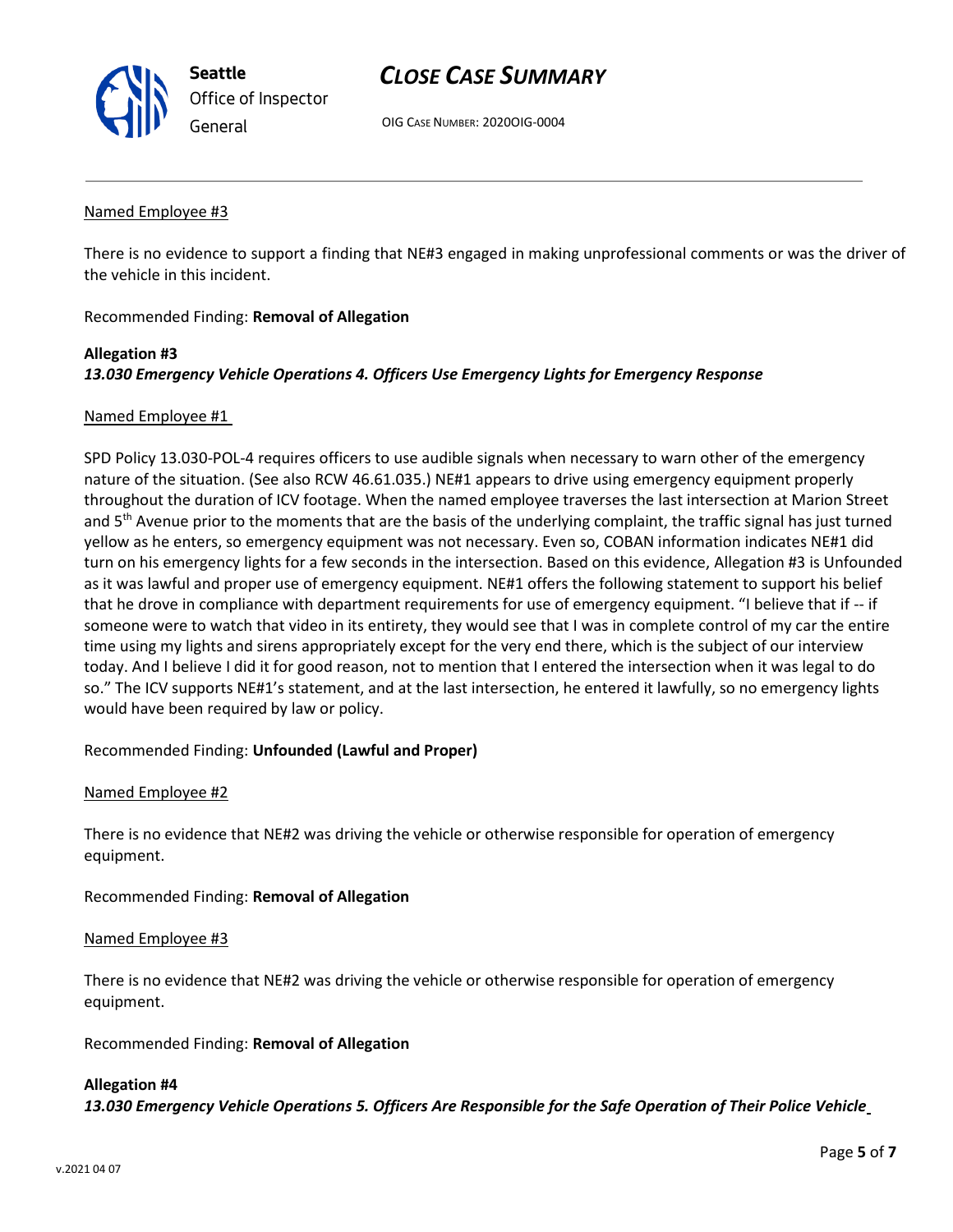

*General* OIG <sup>C</sup>ASE NUMBER: 2020OIG-0004

### Named Employee #1

SPD Policy 13.030-POL-5 provides that officers are responsible for the safe operation of their vehicles, including an obligation to drive with due regard for the safety of all persons, and to drive no faster than necessary to arrive at the scene safely.

While NE#1 provides rationales for not using emergency equipment while entering and clearing the intersection at 5<sup>th</sup> and Marion that are reasonable, the discussion here hinges on driving with due regard for safety. This policy violation hinges on NE#1's actions after clearing the intersection when he accelerated toward a small group of protesters that were in the roadway on Marion street, and the lack of due regard for the safety of those persons in the roadway.

NE#1 provided this synopsis: "I come up into the block. There is two or three people in the street. They see me, you know, coming at them. They get out of the way; we proceed through the intersection and --and that was the end of it." These statements seem to indicate NE#1 placed the onus of ensuring safety on the pedestrians in the street, rather than on his obligation to drive with due regard for the safety of others. The responsibility for safe vehicle operation does not rest on others perceiving and reacting to potentially dangerous driving, but rather on the driver's obligation to operate the vehicle in a safe manner. It was NE#1's burden while driving his police vehicle to ensure pedestrians were not placed in danger by his oncoming vehicle. He seems to view this situation from the perspective and assumption that so long as he believes pedestrians see and react to his vehicle, he is relieved of his obligation to ensure their safety. Due regard for the safety of others does not contemplate that others must provide for their own safety by making sure they are looking in the right direction to observe a potential danger or by leaping out of the way of an oncoming vehicle as it accelerates toward them, it is an affirmative obligation of the driver.

NE#1 provides several reasons for not using emergency equipment to navigate past the crowd during this event or providing any audible warning to people in the path of his vehicle, mostly related to concerns that if the crowd recognized their police vehicle, they might be overrun and surrounded. They were driving a vehicle with a variety of weaponry and were concerned that, if overtaken, those weapons might be taken and create public safety concerns, especially given the then-recent incident wherein a rifle was taken from a police vehicle by a member of a crowd and fired into the air. While valid, this concern is premised on assumptions that did not seem likely to occur. NE#1 stated that the vehicle was not immediately recognizable as a police vehicle, so remaining stationary without emergency equipment at the intersection while the crowd cleared would have allowed them to maintain a low profile until they could advance on Marion Street without potentially endangering pedestrians.

Also, there was no indication in the video evidence that anyone noticed them as they sat at the intersection. If there had been some indication the crowd was even aware of their presence, or reacted to the vehicle at all, that might have provided some rationale for needing to move through and get clear of a dangerous crowd quickly, but that was not the case. Instead, the rationale was theoretical and the haste to move into a group of pedestrians seemed unnecessary. Finally, someone in the vehicle acknowledged the crowd was thinning out, and someone even said, "Shoot the gap, yo," to indicate NE#1 should try to navigate through a gap in the dwindling crowd. If the crowd was diminishing, it could have been possible to wait a few moments longer to allow the straggling pedestrians to clear the street, then proceed through the intersection with emergency equipment, as they had done most of the way, without losing significant time responding to Headquarters.

There was no acknowledgement by NE#1 of any obligation to slow down as he approached the group, provide an

Page **6** of **7**